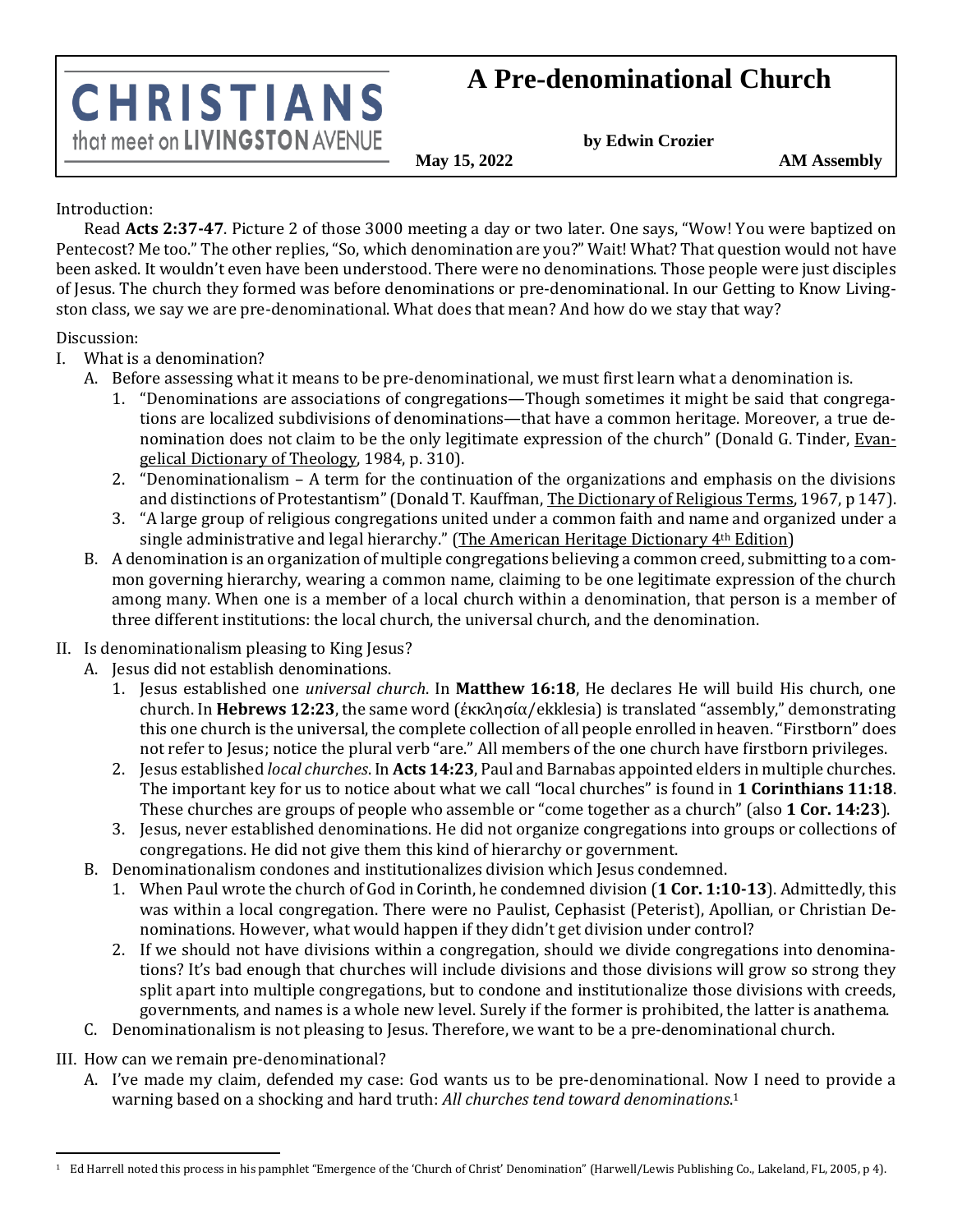- B. If you don't believe me, look around at the church landscape in America. No denomination out there started as a denomination. They all started when a person or a small group of people determined they had figured out the right way to "do church." Whether "right" meant correcting some doctrinal point, reinstituting or ceasing some practice, following some different organizational structure, appealing to the lost more effectively, accomplishing a better mission, they were going to do it right, and they didn't care what anyone else thought about it. A great many of those groups, like most start-up businesses, collapsed. However, some of them had success, if by success we mean they attracted more and more adherents and followers. Then some of those followers moved to some other location and started another church that was going to do it right like the first one. Some moved quickly into an organized structure, others move slowly, but they've all done it. All churches tend toward denominations; we are foolish if we think we don't and aren't.
- C. Therefore, allow me to recommend five safeguards to help us remain pre-denominational:
	- 1. *Love God's approval not man's*:
		- a) In **John 12:42-43**, we learn many of the Jewish authorities believed in Jesus. However, they did not confess Him because they loved the honor, glory, and approval that came from men above the honor, glory, and approval that comes from God. Please, recognize this is the heart of the evolution from church to denomination. Listen to the assessment of Liston Pope dean of the Yale Divinity School from 1949-1962 in his book Millhands and Preachers. He was noting the evolution of churches in much the same way we are noting today.

A [church], as it gains adherents and the promise of success, begins to reach out toward greater influence in society, whatever the roots of its ambition may be—evangelistic fervor, denominational rivalry, ministerial desire for greater income and influence, the cultural vindication of its peculiar faith, or what not. In the process it accommodates gradually to the culture it is attempting to conquer, and thereby loses influence over those relatively estranged from that culture. It counts this loss a gain as its own standards shift and as it attracts an increasing number of persons who enjoy the cultural and economic privileges of the society.<sup>2</sup>

- b) At the heart of this evolution from church to denomination is the noble desire to convert the culture and the society surrounding the church. However, those who already have influence in the culture and society find it hard to give that up. Therefore, to attract the socially influential the church gradually accommodates them. Here is what happens. Churches usually start out not caring what the world or what other churches think of it, full of members who are excited to be saved by God and serving God no matter what their neighbors believe of them. Then because they desperately want their friends, family, neighbors, co-workers, employers to be a part, they start to ask their preachers to smooth out the rough and culturally offensive edges of the church's teaching. Maybe the doctrinal distinctions and moral standards that initially attracted so many don't have to be taught first thing. After all, that will turn people off. Maybe we can just preach those on Sunday night when guests aren't coming. Or we can just teach those in Bible classes after people have already joined up. Eventually, they just get tucked away and forgotten because we don't want to lose the socially influential people we attracted by hiding those distinctive teachings and in fact some of those people are now leading the church. Isn't it amazing? A desire to convert the culture to the church slowly ends up converting the church to the culture. And once it has happened, the church actually believes it has made progress. If we will avoid this, we must love God's approval more than man's. By the way, I put this one first because it is at the heart of all the other safeguards.
- 2. *Seek THE Way not A Way*:
	- a) In **Acts 24:5**, Paul's accusers called him a ringleader of "the sect of the Nazarenes." When he addressed Felix, he wanted to make something clear. They called it a sect, a party, a division, but Paul did not. He wasn't part of a sect, he worshiped according to The Way (**Acts 24:14**). He was not walking on one possible way among multiple possible ways. He was walking on The Way.
	- b) In **Matthew 7:13-14**, Jesus encouraged us to enter by the narrow gate and walk narrow way. The way to destruction is wide and easy. Many enter by it. Only few find the narrow gate and difficult way. We must seek for The Narrow way. If we seek, we will find (**Matthew 7:7-11**). Denominationalists say we are all going to the same place, but taking different ways. Jesus, said there is only one way. We must seek it. Our culture and society cries out against this. It is too limiting, too restrictive, too

Liston Pope, Millhands and Preachers: A Study of Gastonia, Yale University Press, New Haven, 1942, p. 119. Because Pope is writing as a sociologist and historian, he defines his terms based on how they are used in those fields and differently than their biblical definitions. In the original quote, where I have supplied "church" he used the word "sect." Though he defines terms differently, he is describing the same process and shift I am addressing in this lesson.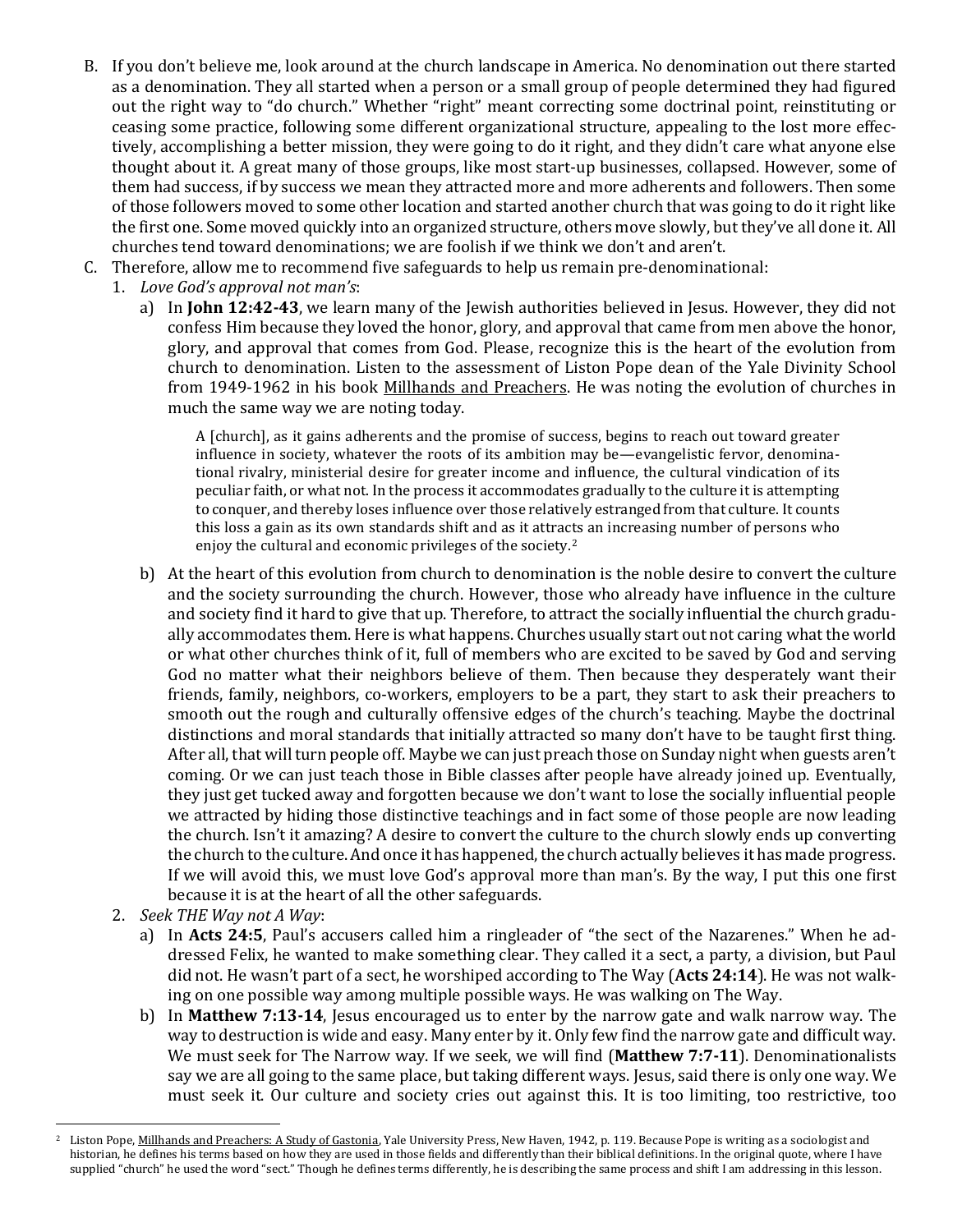exclusive. Therefore, churches tend toward denominations because our society is more approving of a church that says, "This is just our way. You can go your own way and that is just as legitimate."

- c) Please, let me be clear. I chose my wording carefully. Our safeguard is not "Claim we are the way, not a way," but "Seek the Way, not a way." We are seeking the Way. Seeking the Way takes a humility that recognizes we might be wrong. We are not claiming we have found the Way, we have set it in stone, now follow us or go to hell. Rather, we are inviting everyone to seek the Way. Certainly, we believe we are walking on Christ's one way or we would change what we are doing. Denominationalism claims Christ's way is divided. It claims there are many ways. In fact, it ceases to seek the Way by claiming all divisions are equally legitimate. It is one thing to humbly accept we might be wrong and therefore respect, love, and pursue peace with those who walk a different way as we continue to discuss and challenge one another to seek the Way. It is completely different to arrogantly assume every division is okay and therefore quit seeking the Way.
- 3. *Follow God's scripture not man's statements*:
	- a) In the definitions of denomination, one of the earmarks was a "common faith." That is an odd distinctive marker in a system of division when we are told in **Ephesians 4:5** there is only one faith. However, in the system of denominationalism, there are different faiths within Christianity. We find these systems of faith in books called creeds, manuals, catechisms, articles of religion, and so forth.
	- b) In **2 Timothy 3:16-17**, Paul explains All Scripture is all we need. God's Scripture is all we need in order to teach, to reprove, to correct, and to train in righteousness. God's Scripture is all we need to complete us, mature us, and equip us for every good work. While it is certainly true that when we study and learn, we may give the sense and provide explanations. However, we don't need men to codify their explanations in manuals, creed books, confessions, articles of religion, catechisms. The only creed book we need is the Bible itself.
	- c) That being said, we must not assume because we haven't written an official creed book we are completely off the hook. Remember, all churches tend toward denominations. If we are not careful, that tendency will corrupt us even as we proclaim our pre-denominationalism. This happens when we develop catchy ways to systemize God's pattern as seen in the New Testament and end up lazily treating them the same as God's Word, answering Bible questions based on our summations and summaries instead of strictly from the Scripture.
	- d) Please, carefully consider what I'm about to say without giving way to knee-jerk reactions. What passage can you go to in order to tell me the 10 Commandments God gave Israel? That's easy, isn't it? **Exodus 20** or **Deuteronomy 5**. What passage can you go to in order to tell me what are the two greatest commandments? That's also easy. **Matthew 22:34-37; Mark 12:28-31; Luke 10:27-28**. Try this one. What passage can you go to in order to tell me the four things Scripture is profitable for? Another easy one. **II Timothy 3:16-17**. Okay. Try these. What passage can you go to in order to tell me the 5 steps of salvation? What passage can you go to in order to tell me what are the 3 works of the church? What about the 5 acts of worship? I'll even ask this, what passage can you go to in order to tell me the 5 safeguards against denominationalism? You can't. Now please don't misunderstand me. I'm not saying those constructs are unscriptural. They are good and biblical as far as they rest on Scripture. But we need to recognize them for what they are. They are man's attempt at collecting, organizing, and summarizing some Biblical teaching on various issues. Practically speaking, they were developed by some man who wrote sermons or articles on those topics, and someone else liked them so he preached them too, and someone else liked them and he repeated them, and so on until they became quite common in churches with a similar heritage to ours. It is one thing to treat these sermons as Scriptural, as pointers to the Scripture. It is another to treat them like Scripture. We must not allow these sermons to become the "officially unofficial" creed of the congregation. We especially must not allow them to become the "officially unofficial" way we expect every congregation or every preacher we will call faithful to talk about these subjects. When we do this, we actually end up in danger of comparing our practices not to the Scripture, but to man's summation of the Scripture. When we do this, we are in danger of believing something is authorized because it fits neatly into a preacher's sermon structure rather than because it can really be supported by the Bible or of assuming it isn't scriptural because it doesn't fit neatly into the preacher's sermon jargon without actually checking the Scripture. When we do this, though we may protest all day long that we don't have an official creed, we will be committing the same error as those who do have one. Again, I'm not saying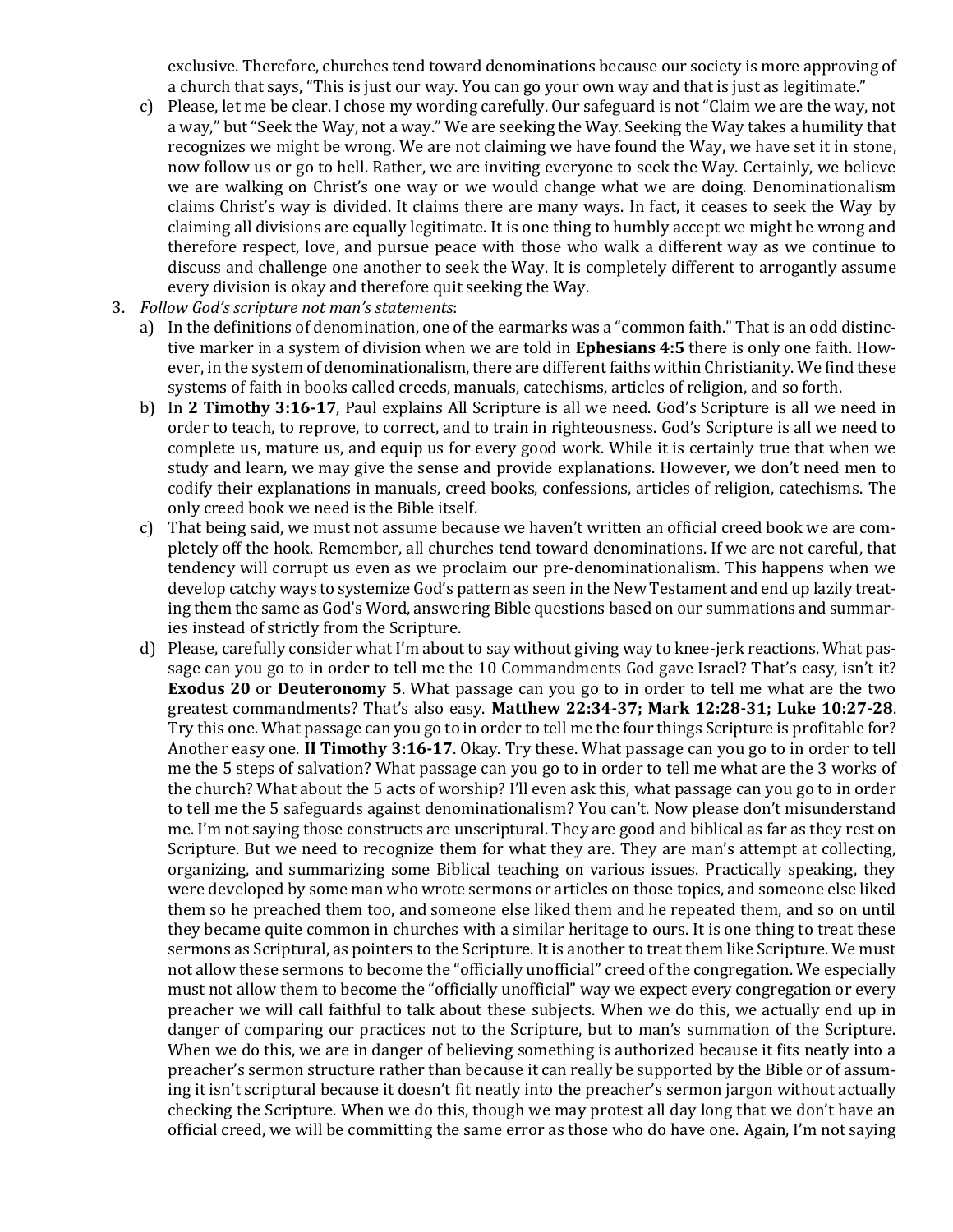those sermons and summations are unscriptural; I am saying they are not Scripture, and we must be careful to make that distinction.

- 4. *Submit to Jesus not the brotherhood*:
	- a) Another earmark of the denomination is multiple congregations submitting to a common organizational and governing hierarchy. In the New Testament, we simply do not see that kind of government or hierarchy over congregations. Why would there be? In **I Peter 5:1-4** each congregation is to have shepherds. The Chief Shepherd, however, is not some higher ranking official with a grander title who exercise oversight over multiple congregations. It is not some elected body with representatives from multiple churches. The Chief Shepherd is Jesus who is the one who will appear (see also **1 Peter 2:24- 25**). Therefore, we must avoid these kinds of organizations and hierarchies.
	- b) To this point, we have avoided denominational organization. Yet, remember, all churches tend toward denominations. If we are not careful, this tendency will corrupt us even as we proclaim our predenominationalism. I'm glad there are other congregations following this same pre-denominational plea. However, while we will clearly interact with them, we must refuse to band together in an official denominational structure. But we are not off the hook for steering clear of official organization. We must also refuse to unofficially let the "brotherhood" govern us. If we make decisions based on what other Christians or other churches do or say about us rather than based on what is Scripturally authorized and best for our congregation, we are being poisoned by a denominational mindset.
	- c) Further, if we assume a congregation is wrong or sinning because of how they compare to us instead of based on how they compare to Scripture, we have fallen prey to a denominational mindset.
- 5. *Remember the church is described not named*:
	- a) Another earmark of the denomination was identifying under a common name. Let's be clear about this point. Some people completely misunderstand what a denomination is. They think the only marker is name. That is not true. The main defining marker of a denomination is the governing organizational structure the congregation submits to. Usually, churches in a denomination will identify with that denomination by carrying the name of the denomination. However, there are many churches today that are hiding their denominational affiliation by hiding their denominational name.
	- b) All this being said, I invite you to read the entire New Testament from cover to cover. I would do it now, but nobody wants that. So I invite you to. Read it from cover to cover and tell me the name Christ gave to His church or to any one of His churches? The fact is the closest the New Testament gets to naming the church is **Acts 9:2**, when Luke calls it The Way (this is also found in **Acts 19:9, 23; 24:14, 22**). However, even that is not a name. Like every other identifying marker in the New Testament, it is a description. The word "church" itself is not a name, it is a description. It merely means an assembly, a gathering, or refers to a group of people who assemble and gather. There are many descriptions given for this people throughout the New Testament:
		- (1) Most often it is just described as "the church": **Matthew 16:18; Acts 5:11; 8:3; 11:26; 14:27; 1 Corinthians 4:17; 6:4; Philemon 1:2, et al.** This is fascinating because the word "church" is not a uniquely religious word. For this word to be used without further description is as if to say this group of people is so supreme, so weighty, so magnificent, it is not simply a group of people, it is "THE group of people." This is akin to calling our record of Scriptures "The Bible" which literally means "The Book." It isn't a book, it is THE Book.
		- (2) **Romans 16:16**: Described as "churches of Christ," that is groups of people belonging to Christ.
		- (3) **1 Corinthians 1:2; 2 Corinthians 1:1**: Described as "the church of God that is in Corinth."
		- (4) **1 Corinthians 10:32**: Described as "the church of God."
		- (5) **1 Corinthians 11:16**: Described as "the churches of God."
		- (6) **1 Thessalonians 1:1; 2 Thessalonians 1:1**: Described as "the church of the Thessalonians."
		- (7) **1 Thessalonians 2:14**: Described as "the churches of God in Christ Jesus."
		- (8) **1 Timothy 3:15**: Described as "the church of the living God."
		- (9) **Hebrews 12:22-24**: It is described as "the assembly (church) of the firstborn who are enrolled in heaven." In that text, it is also metaphorically called "Mt. Zion," "the city of the living God," and "the heavenly Jerusalem."
		- (10) Sometimes the word "church" isn't even used. When Paul wrote to Ephesus, Philippi and Colossae, he wrote "to the saints who are in Ephesus" (**Ephesians 1:1**); "to all the saints in Christ Jesus who are at Philippi, with the overseers and deacons" (**Philippians 1:1**); and "to the saints and faithful brothers in Christ at Colossae" (**Colossians 1:2**).